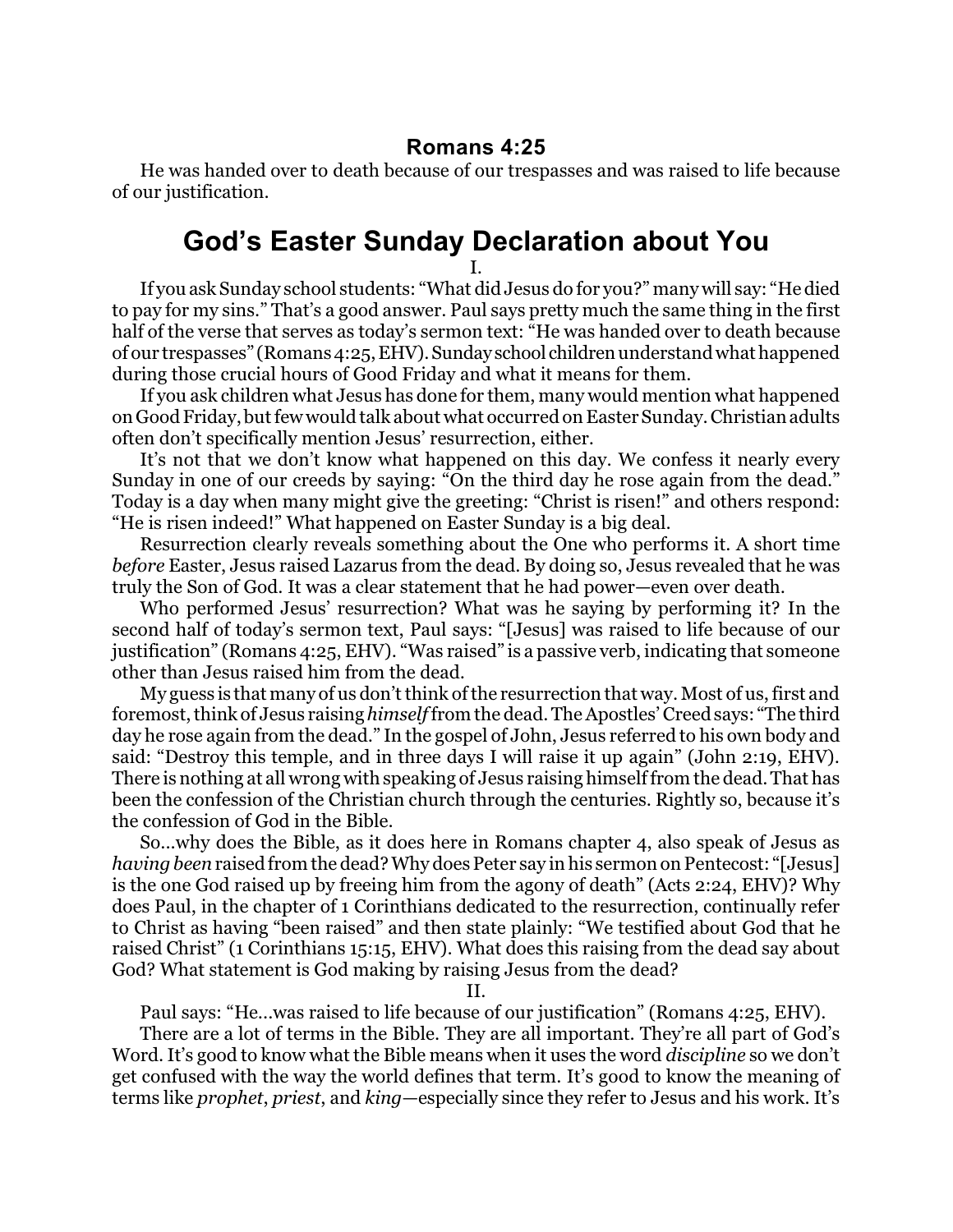good to know the meaning of terms like *righteousness* and *holiness* and what their meanings say about God and about us. It's good to know the meaning of the term *sanctification*, which sounds similar to*justification*.They soundsimilar,andare connected, but are clearly different.

Of all the terms of the Bible, *justification* may very well be the most important for us to understand. You may not hear that term all that often on an Easter Sunday, but it is definitely an Easter term.

*Justify* is a courtroom term. The picture is that of a judge announcing a verdict of not guilty. To justify is to declare not guilty. Justify is a familiar word. We talk about people justifying their actions. When they do that, they're not really justifying themselves. They are essentially saying: "At first glance it may look as though I did something wrong. Under normal circumstances what I did might have been wrong, but these were not normal circumstances. When I explain why I did what I did, you will see that I am justified in my actions—I'm not guilty."

Have you ever noticed that people who have justified themselves seem to spend a lot of time doing so in the presence of others? That's because they aren't primarily interested in hearing: "You are not guilty" from *themselves*. What they want is to hear that from *others*.

Sometimes it is one particular person we want to hear "not guilty" from most of all. If *that* person declares us not guilty, guilty verdicts from many, many others won't matter so much. Maybe that person is a parent; maybe it's a spouse.

Sometimes it's an actual judge. If you are on trial for a capital crime, you may plead your case to your friends. They may be a sympathetic audience—even to the point of ignoring some of the facts in the case. You may plead your case to your attorneys, and they may say they believe you to be innocent. As you testify, there may be a person or two—or more—in the audience nodding in agreement. But none of it means anything unless the judge declares you not guilty.

The One we really need to justify us—to declare us not guilty—is God. You and I have committed crimes against him, and we're not talking about *minor* crimes. There is no such thing as a minor crime against God. Every sin we commit is a capital crime. Every sin makes us worthy of the eternal death penalty. That's what God says.

What others say doesn't matter. You can talk to others and get them to agree with you that the kind of sins you have committed aren't really deserving of the eternal death penalty from God. You might even be able to convince them that what you have done isn't even wrong. They might nod in agreement and declare you not guilty often enough so that you will do the same for them one day in a similar situation.

What you can get others to say about you and your actions doesn't really matter. What matters is what *God* says about them. His Word says that many of our actions, our words, and even our thoughts are sin. All those things make us guilty before him. All those sins deserve the eternal death penalty. No matter how hard you try to justify yourself and your actions, you can't do or say enough to compel God to say to you: "not guilty."

III.

On the other hand—there's Jesus. We have looked at Jesus life in the gospels and judged it for ourselves to be a perfect life. We have declared him not guilty. During the Lenten season we heard both Pontius Pilate and the thief on the cross declare that Jesus had done nothing wrong. Just before he died on the cross, Jesus justified *himself*, declaring: "It is finished." According to *Jesus*, he had done every last thing the Father had sent him to do.

Knowing all that, while a resurrection from the dead is pretty surprising, it should be